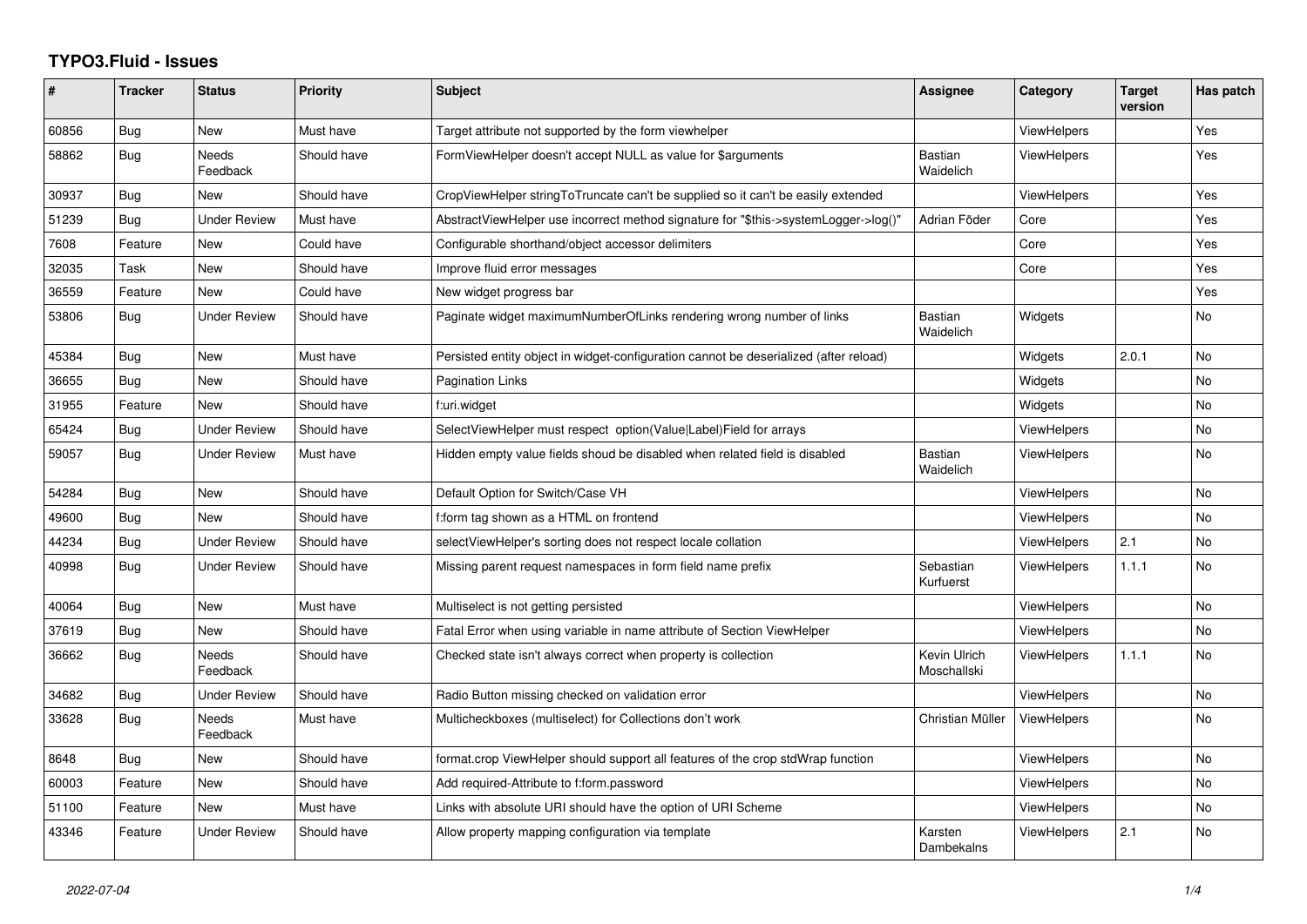| $\vert$ # | <b>Tracker</b> | <b>Status</b>     | <b>Priority</b>      | <b>Subject</b>                                                                                         | <b>Assignee</b>        | Category           | <b>Target</b><br>version | Has patch |
|-----------|----------------|-------------------|----------------------|--------------------------------------------------------------------------------------------------------|------------------------|--------------------|--------------------------|-----------|
| 39936     | Feature        | <b>New</b>        | Should have          | registerTagAttribute should handle default values                                                      |                        | <b>ViewHelpers</b> |                          | <b>No</b> |
| 36410     | Feature        | New               | Should have          | Allow templates to send arguments back to layout                                                       |                        | ViewHelpers        |                          | <b>No</b> |
| 5933      | Feature        | Accepted          | Should have          | Optional section rendering                                                                             | Sebastian<br>Kurfuerst | ViewHelpers        |                          | <b>No</b> |
| 3725      | Feature        | New               | Could have           | <b>CSS Engine</b>                                                                                      | Christian Müller       | ViewHelpers        |                          | <b>No</b> |
| 54195     | Task           | New               | Should have          | Rename and move FormViewHelper's errorClass value, currently 'f3-form-error'                           | Adrian Föder           | ViewHelpers        |                          | No        |
| 34309     | Task           | New               | Could have           | Unknown ViewHelpers cause exception - should be handled more graceful                                  |                        | <b>ViewHelpers</b> |                          | No        |
| 26664     | Task           | New               | Won't have this time | Clean up Form ViewHelpers                                                                              |                        | <b>ViewHelpers</b> |                          | No        |
| 26658     | Task           | New               | Won't have this time | Make Form ViewHelpers consistent                                                                       |                        | <b>ViewHelpers</b> |                          | <b>No</b> |
| 10911     | Task           | New               | Should have          | Tx Fluid ViewHelpers Form AbstractFormViewHelper->renderHiddenIdentityField<br>should be more reliable |                        | <b>ViewHelpers</b> |                          | No        |
| 8491      | Task           | Needs<br>Feedback | Should have          | link.action and uri.action differ in absolute argument                                                 | Karsten<br>Dambekalns  | <b>ViewHelpers</b> |                          | <b>No</b> |
| 46289     | <b>Bug</b>     | Needs<br>Feedback | Should have          | Enable Escaping Interceptor in XML request format                                                      |                        | View               | 2.0.1                    | <b>No</b> |
| 38369     | <b>Bug</b>     | New               | Must have            | Resource ViewHelpers should not fall back to request package                                           |                        | View               |                          | No        |
| 60181     | Feature        | New               | Could have           | Caching mechanism for Fluid Views/Templates                                                            |                        | View               |                          | No        |
| 8989      | Feature        | Needs<br>Feedback | Could have           | Search path for fluid template files                                                                   |                        | View               |                          | No        |
| 45394     | Task           | New               | Should have          | Forwardport Unit test for standalone view                                                              |                        | View               |                          | No        |
| 43072     | Task           | New               | Should have          | Remove TOKENS for adding templates fallback in Backporter                                              |                        | View               |                          | No        |
| 39990     | Bug            | New               | Should have          | Same form twice in one template: hidden fields for empty values are only rendered<br>once              |                        | Core               |                          | No        |
| 33551     | <b>Bug</b>     | New               | Must have            | View helper values break out of a partial scope                                                        | Sebastian<br>Kurfuerst | Core               |                          | <b>No</b> |
| 27607     | <b>Bug</b>     | New               | Must have            | Make Fluid comparisons work when first element is STRING, second is NULL.                              |                        | Core               |                          | No        |
| 12863     | <b>Bug</b>     | New               | Should have          | Attributes of a viewhelper can't contain a '-'                                                         | Sebastian<br>Kurfuerst | Core               |                          | No        |
| 3481      | Bug            | New               | Should have          | Use ViewHelperVariableContainer in PostParseFacet                                                      |                        | Core               |                          | <b>No</b> |
| 62346     | Feature        | <b>New</b>        | Could have           | f:comment should have high precende                                                                    |                        | Core               | 3.x                      | <b>No</b> |
| 46257     | Feature        | Under Review      | Should have          | Add escape sequence support for Fluid                                                                  |                        | Core               |                          | <b>No</b> |
| 33394     | Feature        | Needs<br>Feedback | Should have          | Logical expression parser for BooleanNode                                                              | Tobias Liebig          | Core               |                          | No        |
| 30555     | Feature        | New               | Could have           | Make TagBuilder more extensible                                                                        |                        | Core               |                          | <b>No</b> |
| 10472     | Feature        | New               | Could have           | Fluid Standalone distribution                                                                          |                        | Core               |                          | <b>No</b> |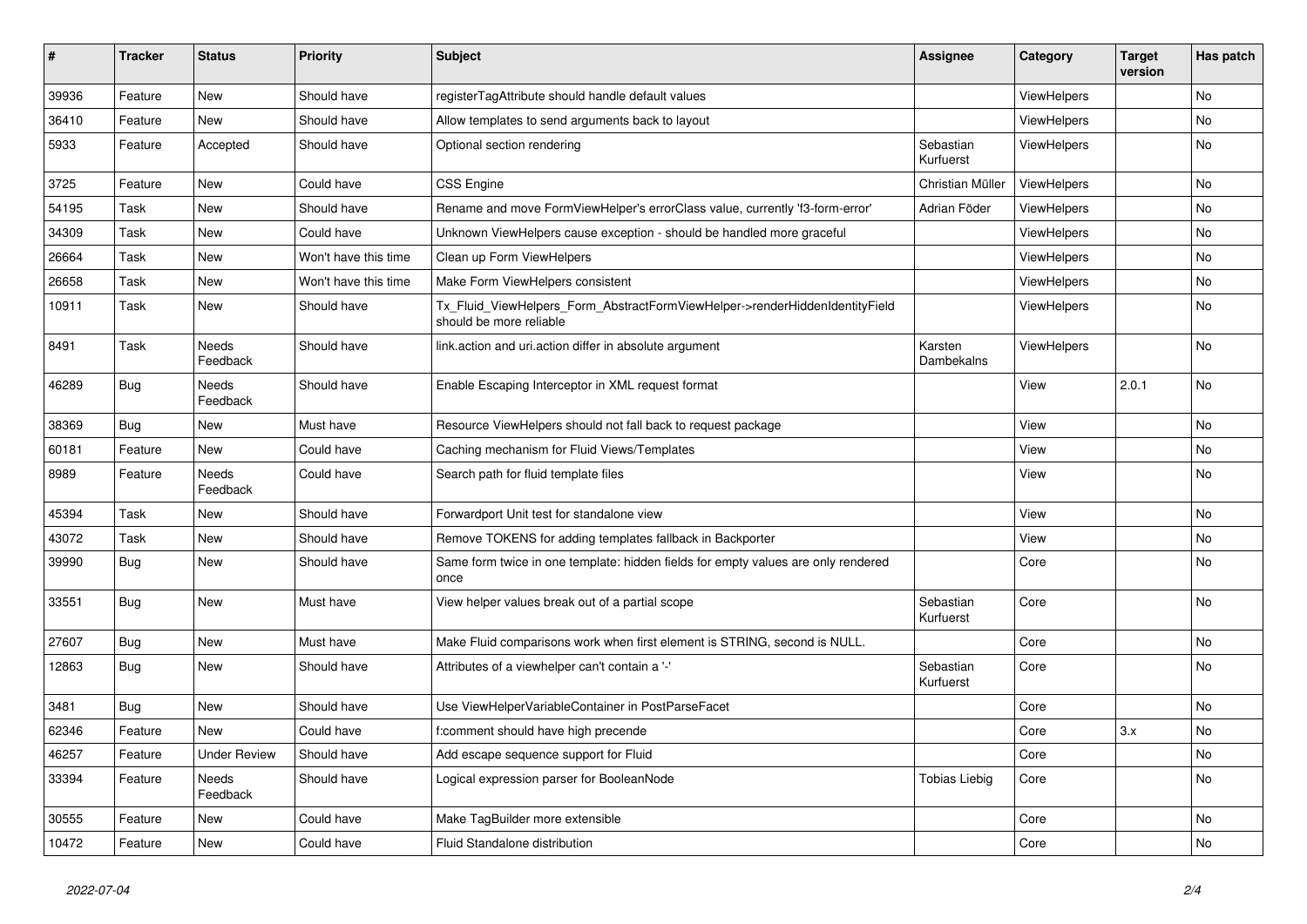| $\vert$ # | <b>Tracker</b> | <b>Status</b>       | <b>Priority</b> | <b>Subject</b>                                                                                              | <b>Assignee</b>        | Category | <b>Target</b><br>version | Has patch |
|-----------|----------------|---------------------|-----------------|-------------------------------------------------------------------------------------------------------------|------------------------|----------|--------------------------|-----------|
| 58983     | Bug            | New                 | Should have     | format.date does not respect linebreaks and throws exception                                                |                        |          |                          | <b>No</b> |
| 58921     | Bug            | New                 | Should have     | f:form.* VHs crash if NOT inside f:form but followed by f:form                                              |                        |          |                          | <b>No</b> |
| 57885     | Bug            | <b>New</b>          | Must have       | Inputs are cleared from a second form if the first form produced a vallidation error                        |                        |          |                          | <b>No</b> |
| 55008     | <b>Bug</b>     | <b>Under Review</b> | Should have     | Interceptors should be used in Partials                                                                     | Christian Müller       |          |                          | <b>No</b> |
| 52591     | Bug            | New                 | Should have     | The Pagination Widget broken for joined objects                                                             |                        |          |                          | <b>No</b> |
| 52419     | <b>Bug</b>     | New                 | Should have     | Wrong PHPDocs notation for default value inline f:translate viewhelper                                      |                        |          | 2.0                      | <b>No</b> |
| 50888     | <b>Bug</b>     | <b>Under Review</b> | Should have     | WSOD by changing name of section and if Fluid caches are generated                                          |                        |          |                          | No        |
| 49038     | <b>Bug</b>     | <b>New</b>          | Must have       | form select does not select the first item if prependOptionValue is used                                    |                        |          |                          | <b>No</b> |
| 47006     | <b>Bug</b>     | <b>Under Review</b> | Should have     | widget identifier are not unique                                                                            |                        |          |                          | <b>No</b> |
| 28554     | Bug            | New                 | Should have     | (v4) implement feature flag to disable caching                                                              |                        |          |                          | <b>No</b> |
| 28553     | <b>Bug</b>     | New                 | Should have     | improve XHProf test setup                                                                                   |                        |          |                          | No        |
| 28552     | Bug            | New                 | Should have     | (v5) write ViewHelper test for compiled run; adjust functional test to do two passes<br>(uncached & cached) |                        |          |                          | No        |
| 28551     | Bug            | Accepted            | Should have     | (v4) backport VHTest                                                                                        | Sebastian<br>Kurfuerst |          |                          | <b>No</b> |
| 28550     | <b>Bug</b>     | New                 | Should have     | (v4) make widgets cacheable, i.e. not implement childnodeaccess interface                                   |                        |          |                          | <b>No</b> |
| 28549     | Bug            | New                 | Should have     | make widgets cacheable, i.e. not implement childnodeaccess interface                                        |                        |          |                          | No        |
| 60271     | Feature        | <b>New</b>          | Should have     | Paginate viewhelper, should also support arrays                                                             |                        |          |                          | <b>No</b> |
| 52640     | Feature        | <b>Under Review</b> | Should have     | Create an UnlessViewHelper as opposite to the IfViewHelper                                                  | Marc Neuhaus           |          |                          | No        |
| 51277     | Feature        | New                 | Should have     | ViewHelper context should be aware of actual file occurrence                                                |                        |          |                          | No        |
| 49756     | Feature        | <b>Under Review</b> | Should have     | Select values by array key in checkbox viewhelper                                                           |                        |          |                          | No        |
| 46545     | Feature        | New                 | Should have     | Better support for arrays in options of SelectViewHelper                                                    |                        |          |                          | No        |
| 45153     | Feature        | <b>New</b>          | Should have     | f:be.menus.actionMenuItem - Detection of the current select option is insufficient                          |                        |          |                          | No        |
| 42397     | Feature        | <b>New</b>          | Should have     | Missing viewhelper for general links                                                                        |                        |          |                          | No        |
| 40081     | Feature        | New                 | Should have     | Allow assigned variables as keys in arrays                                                                  |                        |          |                          | No        |
| 38130     | Feature        | New                 | Should have     | Checkboxes and multiple select fields should have an assignable default value                               |                        |          |                          | No        |
| 37095     | Feature        | New                 | Should have     | It should be possible to set a different template on a Fluid TemplateView inside an<br>action               | Christopher<br>Hlubek  |          |                          | No        |
| 33215     | Feature        | <b>New</b>          | Should have     | RFC: Dynamic values in ObjectAccess paths                                                                   |                        |          |                          | No        |
| 3291      | Feature        | Needs<br>Feedback   | Should have     | Cacheable viewhelpers                                                                                       |                        |          |                          | No        |
| 56237     | Task           | New                 | Should have     | in-line (Condition) ViewHelpers should not evaluate on parsing                                              |                        |          |                          | No        |
| 47669     | Task           | New                 | Should have     | FormViewHelper does not define the default request method                                                   |                        |          |                          | No        |